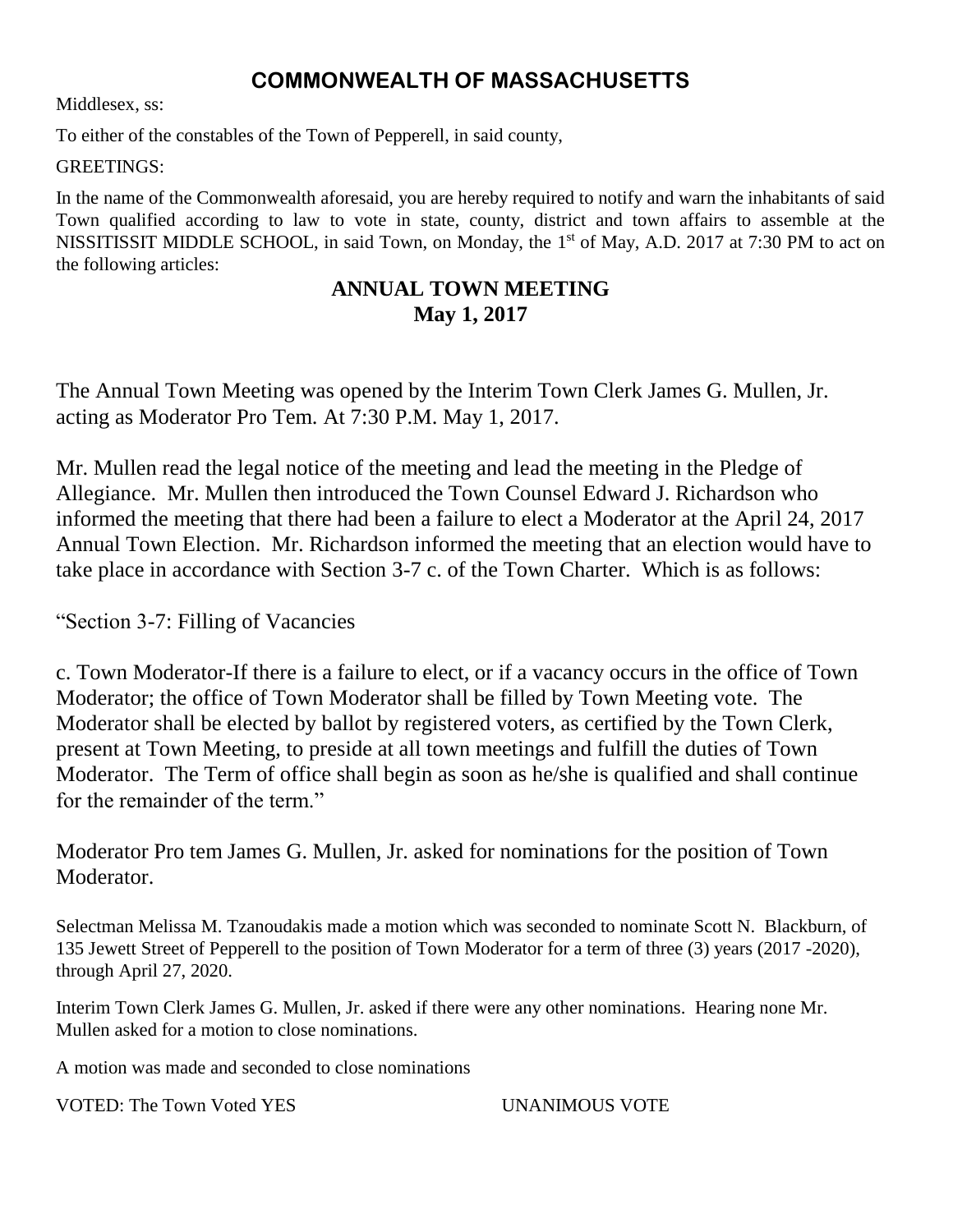The name of Scott N. Blackburn was the only name placed in nomination for Moderator

Ballots were handed out to the eleven people who requested them.

Voters wrote the name of the candidate of their choice on the ballot.

Mr. Mullen counted the ballots and announced the results.

| Scott N. Blackburn |   |
|--------------------|---|
| <b>Blanks</b>      | 0 |

Mr. Mullen swore Mr. Blackburn in and Mr. Blackburn began the Annual Town Meeting

# **ARTICLE 1**

# **ARTICLE 1 - FY2017 FREE CASH APPROPRIATIONS**

To see if the Town will vote to appropriate sums of money from Free Cash certified as of 7/1/16, or take any other action relative thereto.

*Recommended by Finance Committee 4-0-0*

Selectman Roland P. Nutter made a motion which was seconded that the Town vote to appropriate the following sums of money from Free Cash certified on 8/5/16:

VOTED: The Town Voted YES UNANIMOUS VOTE

| Amount | <u>To</u>                                      | Reason                                           |
|--------|------------------------------------------------|--------------------------------------------------|
|        | $$212,339.21$ FY17 Gen Fund-Highway-Snow & Ice | To Cover Existing Deficit for Snow Removal Costs |
|        | \$22,000.00 FY17 Gen Fund-Health Insurance     | To Cover Cost Increases                          |
|        | $$100,000.00$ OPEB Trust Fund                  | To Fund Other Post Employment Benefits           |
|        | \$334,339.21 TOTAL FREE CASH APPROPRIATIONS    |                                                  |

*General Fund Free Cash balance is \$1,897,247.00 less \$334,339.21 above = \$1,562,907.79*

# **ARTICLE 2 - FY2017 SALE OF REAL ESTATE TRANSFER**

To see if the Town will vote to transfer a sum of money from the Receipts Reserved for Appropriation - Sale of Real Estate account, or take any other action relative thereto.

*Recommended by Finance Committee 4-0-0*

Selectman Lisa M. Ferolito made a motion which was seconded that the Town take no action on Article 2.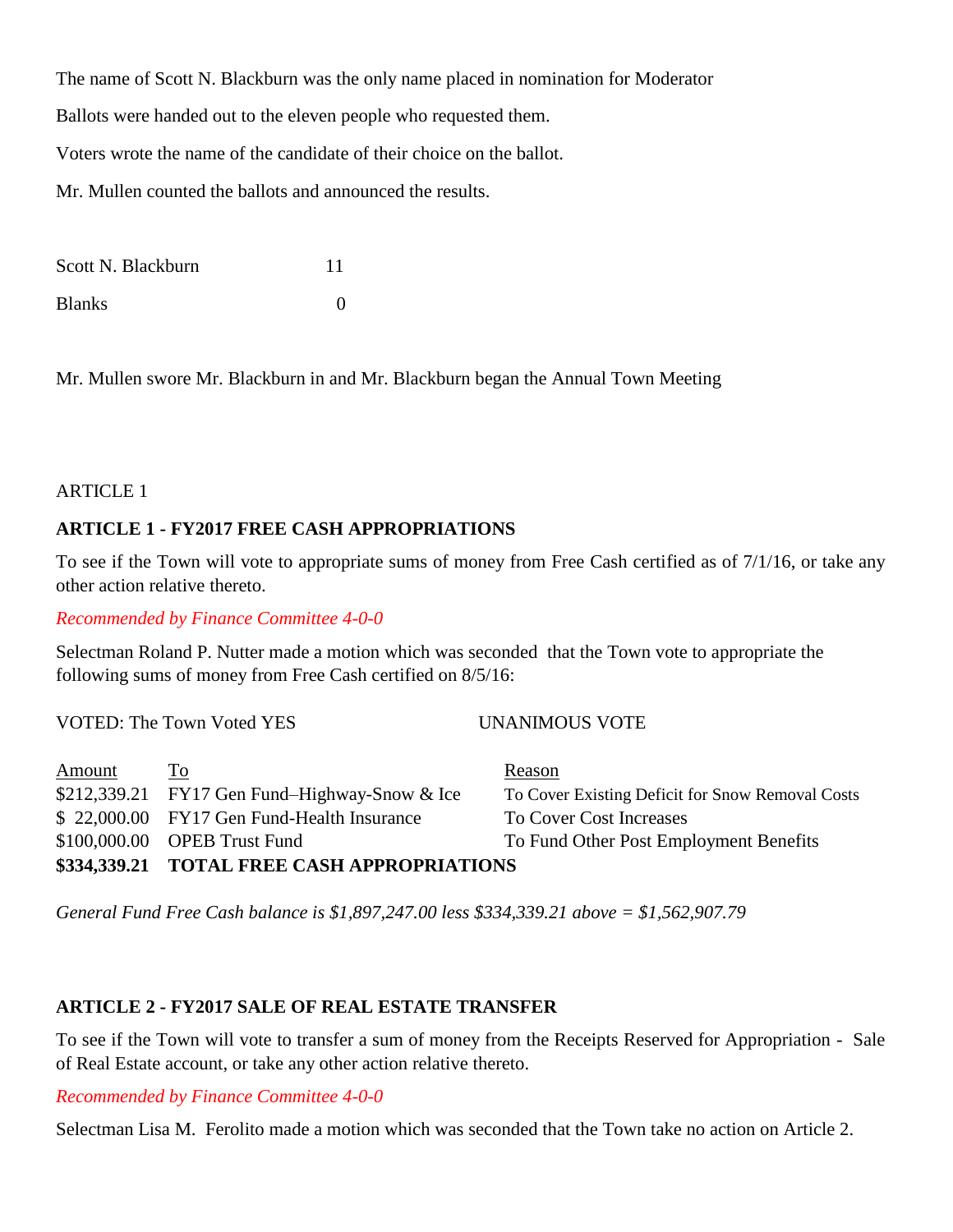# **ARTICLE 3 - FY2017 SEWER ENTERPRISE FUND RETAINED EARNINGS APPROPRIATIONS**

To see if the Town will vote to appropriate sums of money from Sewer Enterprise Fund Retained Earnings certified as of 7/1/16, or take any other action relative thereto.

*Recommended by Finance Committee 4-0-0*

Public Works Board member Lewis L. Lunn made a motion which was seconded that the Town appropriate \$307,000.00 from Sewer Enterprise Fund Retained Earnings certified as of 7/1/16, to cover the costs in the Sewer Capital Projects Fund for the Sewer Upgrade Design Plan, which were previously authorized to be covered by borrowing under Art 8 STM 10/24/16.

VOTED: The Town Voted YES UNANIMOUS VOTE

*Sewer Enterprise Fund Retained Earnings balance is \$1,119,659 less \$307,000 above = \$812,659*

# **ARTICLE 4 - FY2017 WATER ENTERPRISE FUND RETAINED EARNINGS APPROPRIATIONS**

To see if the Town will vote to appropriate sums of money from Water Enterprise Fund Retained Earnings certified as of 7/1/16, or take any other action relative thereto.

*Recommended by Finance Committee 4-0-0*

Public Works Board Member Thomas A. Nephew made a motion which was seconded that the Town take no action on Article 4.

VOTED: The Town Voted YES UNANIMOUS VOTE

# **ARTICLE 5 - FY2017 TRANSFER STATION ENTERPRISE FUND RETAINED EARNINGS APPROPRIATIONS**

To see if the Town will vote to appropriate sums of money from Transfer Station Enterprise Fund Retained Earnings certified as of 7/1/16, or take any other action relative thereto.

# *Recommended by Finance Committee 4-0-0*

Public Works Board member Thomas A. Nephew made a motion which was seconded that the Town take no action on Article 5.

VOTED: The Town Voted YES UNANIMOUS VOTE

# **ARTICLE 6 - POST-EMPLOYMENT BENEFIT TRUST FUND (MA GENERAL LAW c32B s20)**

To see if the Town will vote to accept MA General Law, Chapter 32B, Section 20 Other Post-Employment Benefits Liability Trust Fund in compliance with the State's Municipal Modernization Act signed into effect in August 2016, or take any other action relative thereto.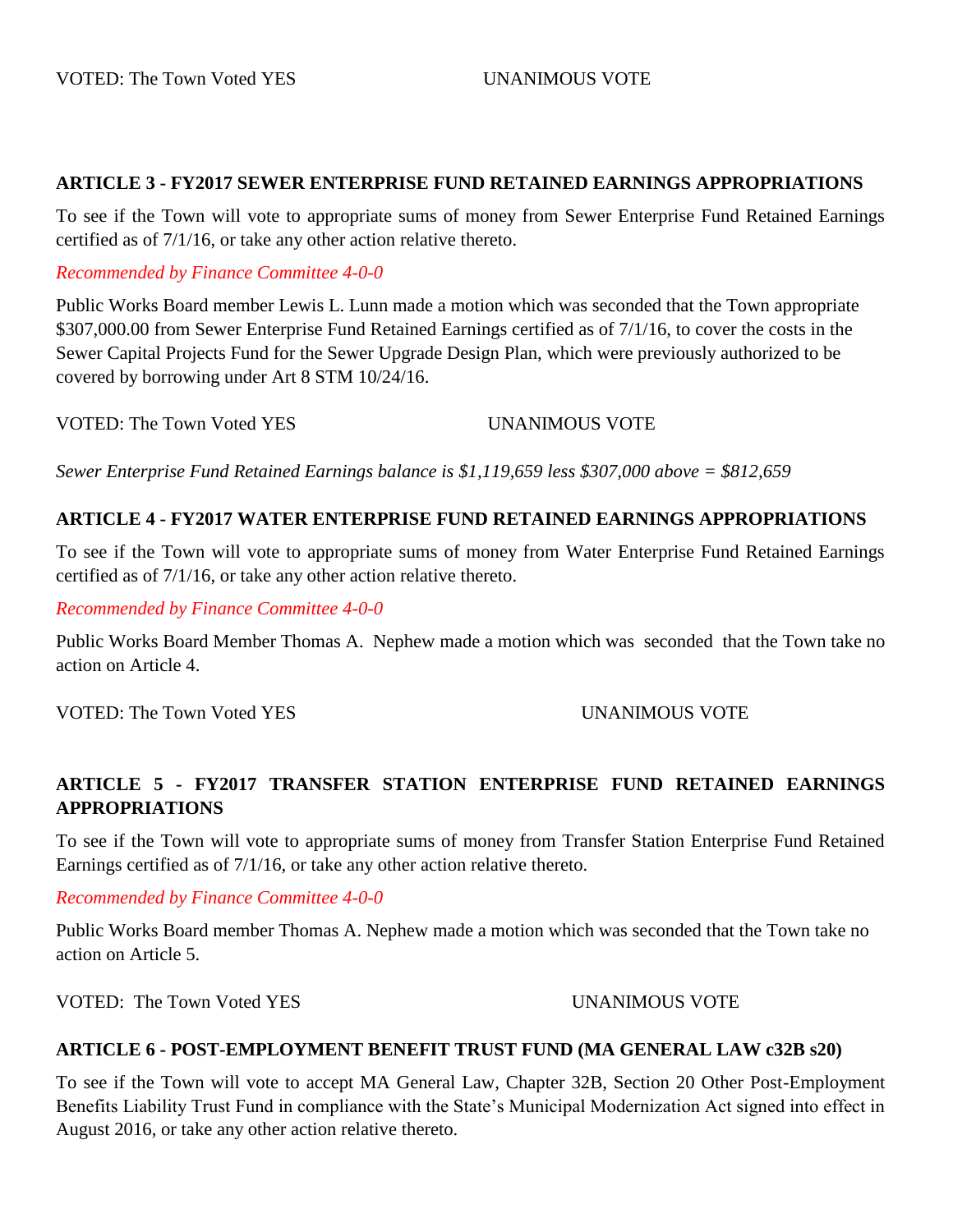## *Recommended by Finance Committee 4-0-0*

Chairman of the Board of Selectman Melissa M. Tzanoudakis made a motion which was seconded that the Town vote to accept MA General Law, Chapter 32B, Section 20 Other Post-Employment Benefits Liability Trust Fund in compliance with the State's Municipal Modernization Act signed into effect in August 2016.

VOTED: The Town Voted YES UNANIMOUS VOTE

# **ARTICLE 7 – PERSONNEL BY-LAW COMPENSATION PLAN**

To see if the Town will vote to amend its Compensation Plan established pursuant to Chapter 41, Section 108A, of the Massachusetts General Laws, and Pursuant to Chapter 31 of the Code of the Town of Pepperell, by deleting Appendices B, C, D and E of the Compensation Plan, and by inserting the text of said Appendices as follows, which reflects a Fiscal Year 2018 increase of 1.75% effective July 1, 2017.

### **APPENDIX B – HOURLY RATE COMPENSATION PLAN FISCAL 2018 (EFFECTIVE JULY 1, 2017) REGULAR FULL-TIME & REGULAR PART-TIME HOURLY NON-EXEMPT EMPLOYEES**

| GRADE STEP 1 STEP 2 STEP 3 STEP 4 STEP 5 STEP 6 |       |       |       |             |       |       |
|-------------------------------------------------|-------|-------|-------|-------------|-------|-------|
| 1                                               | 14.97 | 15.57 | 16.19 | 16.84       | 17.51 | 18.21 |
| 2                                               | 15.85 | 16.49 |       | 17.15 17.83 | 18.55 | 19.29 |
| $\overline{3}$                                  | 17.46 | 18.16 | 18.89 | 19.64       | 20.43 | 21.24 |
| 4                                               | 19.18 | 19.95 | 20.74 | 21.57       | 22.44 | 23.34 |
| -5                                              | 21.13 | 21.98 | 22.86 | 23.77       | 24.72 | 25.71 |
| 6                                               | 23.24 | 24.17 | 25.14 | 26.14       | 27.19 | 28.27 |
| 7                                               | 25.55 | 26.57 | 27.63 | 28.74       | 29.89 | 31.08 |
| 8                                               | 28.11 | 29.24 | 30.41 | 31.62       | 32.89 | 34.20 |
| 9                                               | 30.92 | 32.16 | 33.45 | 34.78       | 36.17 | 37.62 |
| 10                                              | 34.02 | 35.38 | 36.79 | 38.26       | 39.79 | 41.38 |

### **APPENDIX C – FISCAL YEAR SALARY COMPENSATION PLAN FISCAL 2018 (EFFECTIVE JULY 1, 2017) REGULAR FULL-TIME SALARIED EXEMPT EMPLOYEES**

| GRADE | STEP 1 | STEP <sub>2</sub> | STEP <sub>3</sub> | STEP <sub>4</sub> | STEP <sub>5</sub> | STEP <sub>6</sub> |
|-------|--------|-------------------|-------------------|-------------------|-------------------|-------------------|
| 1     | 31,132 | 32,378            | 33,673            | 35,020            | 36,420            | 37,877            |
| 2     | 32,974 | 34,292            | 35,664            | 37,091            | 38,574            | 40,117            |
| 3     | 36,317 | 37,770            | 39,281            | 40,852            | 42,486            | 44,186            |
| 4     | 39,894 | 41,490            | 43,150            | 44,875            | 46,671            | 48,537            |
| 5     | 44,720 | 46,508            | 48,369            | 50,303            | 52,316            | 54,408            |
| 6     | 50,095 | 52,099            | 54,183            | 56,350            | 58,604            | 60,948            |
| 7     | 56,106 | 58,350            | 60,684            | 63,111            | 65,636            | 68,261            |
| 8     | 62,857 | 65,371            | 67,986            | 70,706            | 73,534            | 76,475            |
| 8a    | 66,667 | 69,333            | 72,107            | 74,991            | 77,990            | 81,110            |
| 9     | 70,328 | 73,141            | 76,067            | 79,109            | 82,274            | 85,565            |
| 9a    | 74,857 | 77,851            | 80,965            | 84,204            | 87,572            | 91,075            |
| 10    | 78,815 | 81,967            | 85,246            | 88,656            | 92,202            | 95.890            |

# **APPENDIX D – HOURLY RATE COMPENSATION PLAN**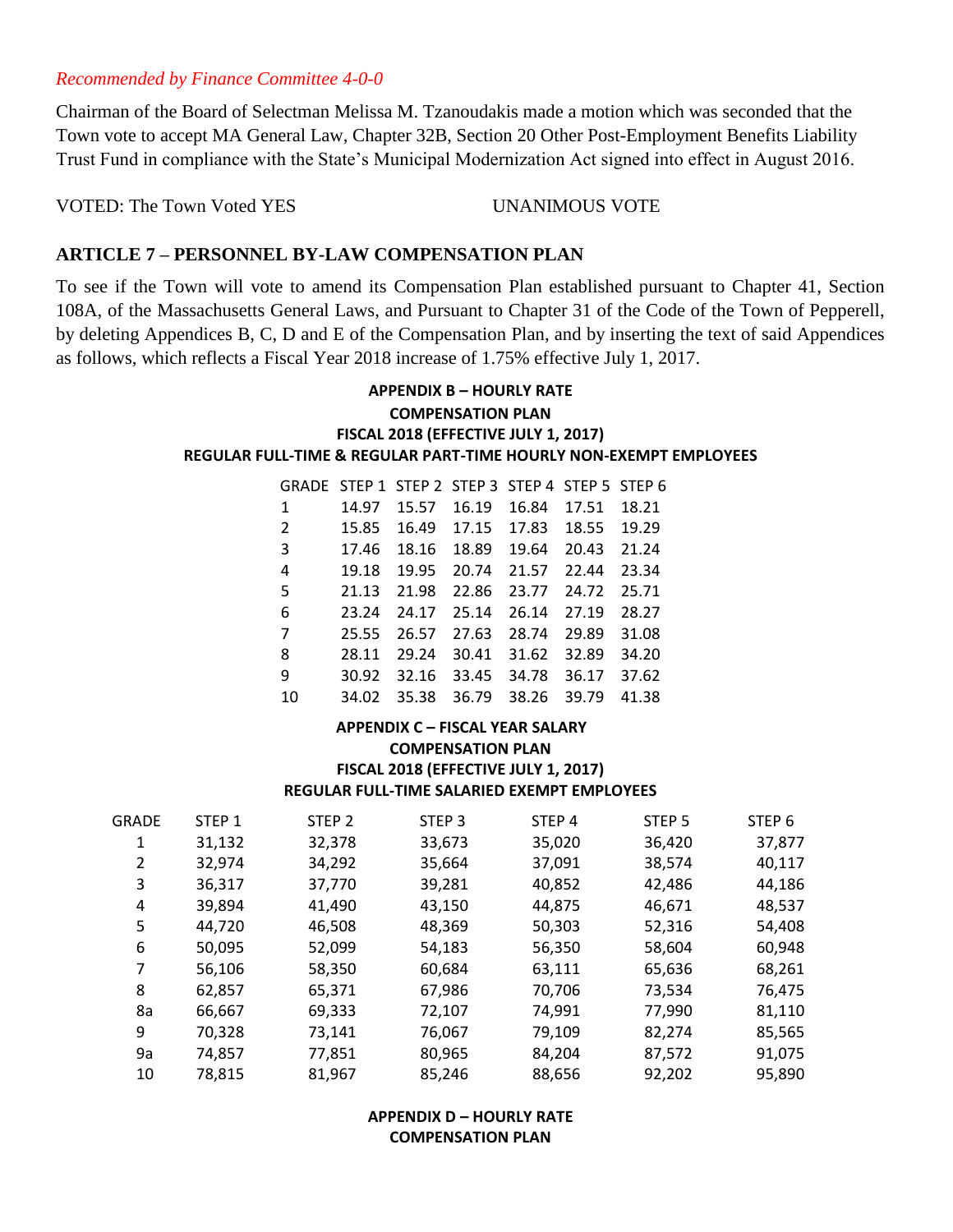### **FISCAL 2018 (EFFECTIVE JULY 1, 2017) SEASONAL, TEMPORARY & NON-REGULARLY SCHEDULED EMPLOYEES**

|    | GRADE STEP 1 STEP 2 STEP 3 STEP 4 STEP 5 STEP 6 |                 |       |                     |       |       |
|----|-------------------------------------------------|-----------------|-------|---------------------|-------|-------|
| 0  | 9.92                                            | 10.32           | 10.73 | 11.16               | 11.61 | 12.07 |
| 1  | 14.97                                           | 15.57           | 16.19 | 16.84               | 17.51 | 18.21 |
| 2  | 15.86                                           | 16.50           | 17.16 | 17.84               | 18.56 | 19.30 |
| 3  | 17.46                                           | 18.16           | 18.89 | 19.64               | 20.43 | 21.24 |
| 4  | 19.20                                           | 0.00            | 0.00  | 0.00                | 0.00  | 23.37 |
| 4a | 20.74                                           | 0.00            | 0.00  | 0.00                | 0.00  | 0.00  |
| 5  | 21.12                                           | 0.00            | 0.00  | 0.00                | 0.00  | 25.71 |
| 6  | 23.24                                           | 0.00            | 0.00  | 0.00                | 0.00  | 28.29 |
| 7  | 25.55                                           | 0.00            | 0.00  | 0.00                | 0.00  | 31.10 |
| 8  | 28.10                                           | 0.00            | 0.00  | 0.00                | 0.00  | 34.20 |
|    |                                                 | 1.0000101010101 |       | <u>. ALLAPLUTIL</u> |       |       |

**APPENDIX E – LONGEVITY**

| $$700 + $25 x$ grade         |
|------------------------------|
| $$800 + $30x$ grade          |
| $$900 + $35x$ grade          |
| $$1,000 + $40 \times g$ rade |
| $$1,100 + $50 \times g$ rade |
| $$1,200 + $60 \times g$ rade |
| $$1,300 + $70 x$ grade       |
|                              |

# *Recommended by Finance Committee 4-0-0*

Selectman Roland P. Nutter made a motion which was seconded that the Town vote to amend its Compensation Plan established pursuant to Chapter 41, Section 108A, of the Massachusetts General Laws, and Pursuant to Chapter 31 of the Code of the Town of Pepperell, by deleting Appendices B, C, D and E of the Compensation Plan, and by inserting the text of said Appendices as listed above, which reflects a Fiscal Year 2018 increase of 1.75% effective July 1, 2017.

VOTED: The Town Voted YES UNANIMOUS VOTE

**Sharon A. Mercurio made a motion which was seconded to purchase a new ambulance not to exceed the amount of \$ 400,000.00 from Free Cash**

**VOTED: The Town Voted NO VOICE VOTE**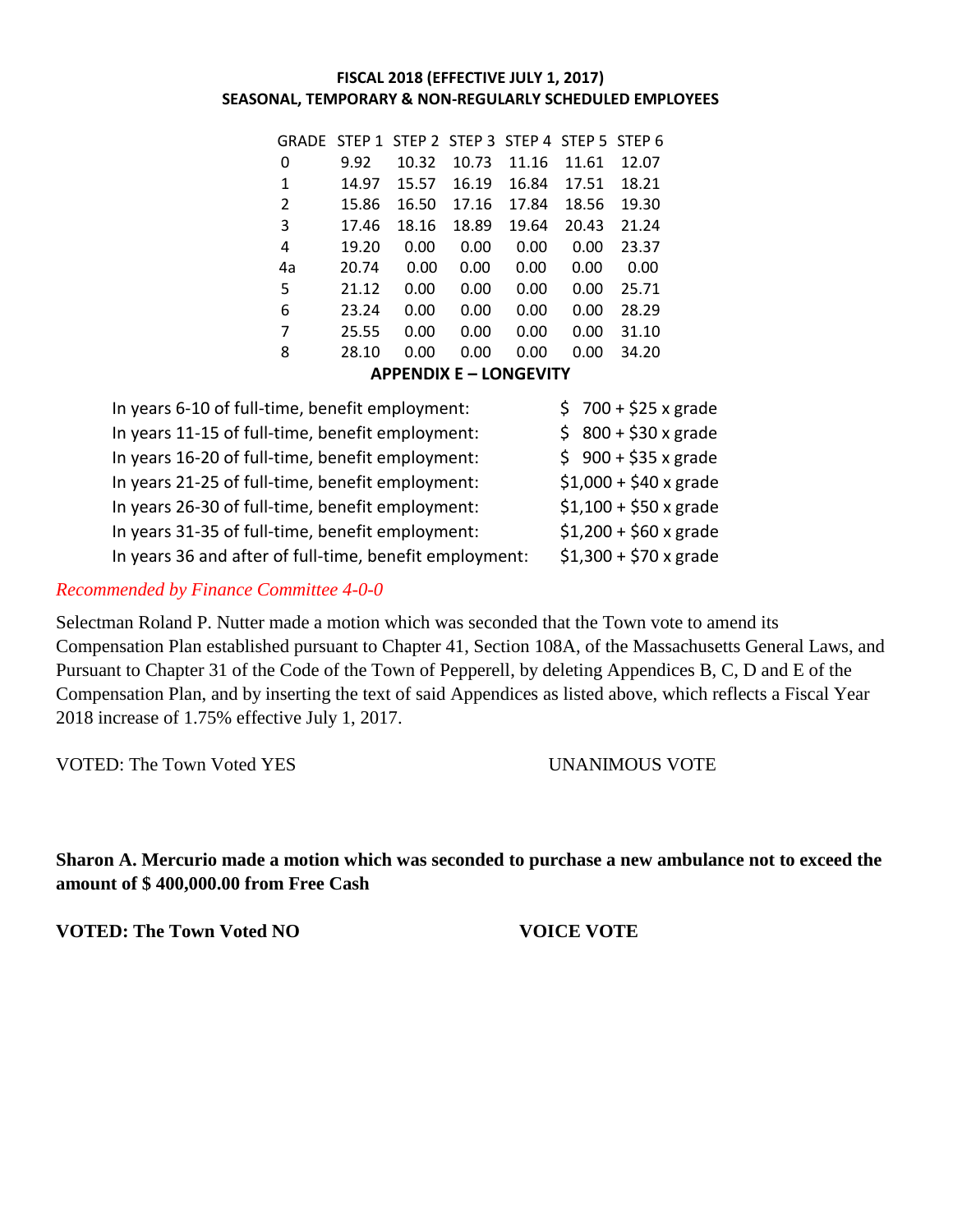# **ARTICLE 8 - FISCAL YEAR 2018 TOWN GENERAL FUND BUDGET**

To see if the Town will vote to raise and appropriate or transfer from available funds, to defray the regular expenses of the Town for the Fiscal Year July 1, 2017 through June 30, 2018 for General Government, Public Safety, Nashoba Valley Technical High School, North Middlesex Regional School District, Public Works, Human Services, Culture & Recreation, Debt Service, Employee Benefits & Insurance, and Capital Outlay, or take any other action relative thereto.

# *Recommended by Finance Committee 3-1-0*

Chairman of the Board of Selectman Melissa M. Tzanoudakis made a motion which was seconded that the Town vote to appropriate \$333,470 from Free Cash, \$50,000 from Overlay Surplus and to raise and appropriate \$24,674,204 for the purpose of funding the Town General Fund Budget for the period July 1, 2017 to June 30, 2018 in accordance with the recommendation of the Town Administrator and Board of Selectmen, with each numbered Part below to be considered a separate appropriation:

|           | <b>VOTED: The Town Voted YES</b>         | <b>VOICE VOTE</b> |
|-----------|------------------------------------------|-------------------|
| Part I    | <b>General Government</b>                | \$1,162,265       |
| Part II   | <b>Public Safety</b>                     | 2,892,140         |
| Part III  | Nashoba Valley Technical High School     | 1,740,502<br>\$   |
| Part IV   | North Middlesex Regional School District | \$14,613,373      |
| Part V    | <b>Public Works</b>                      | 1,228,328         |
| Part VI   | <b>Human Services</b>                    | 432,525<br>\$     |
| Part VII  | Culture & Recreation                     | \$<br>522,905     |
| Part VIII | Debt Service                             | \$<br>157,360     |
| Part IX   | Employee Benefits & Insurance            | 2,072,806<br>\$   |
| Part X    | Capital Outlay                           | \$<br>235,470     |

# **TOTAL FY2018 TOWN GENERAL FUND BUDGET \$ 25,057,674**

*General Fund Free Cash balance after Article 1 is \$1,562,907.79 less \$333,470 above = \$1,229,437.79*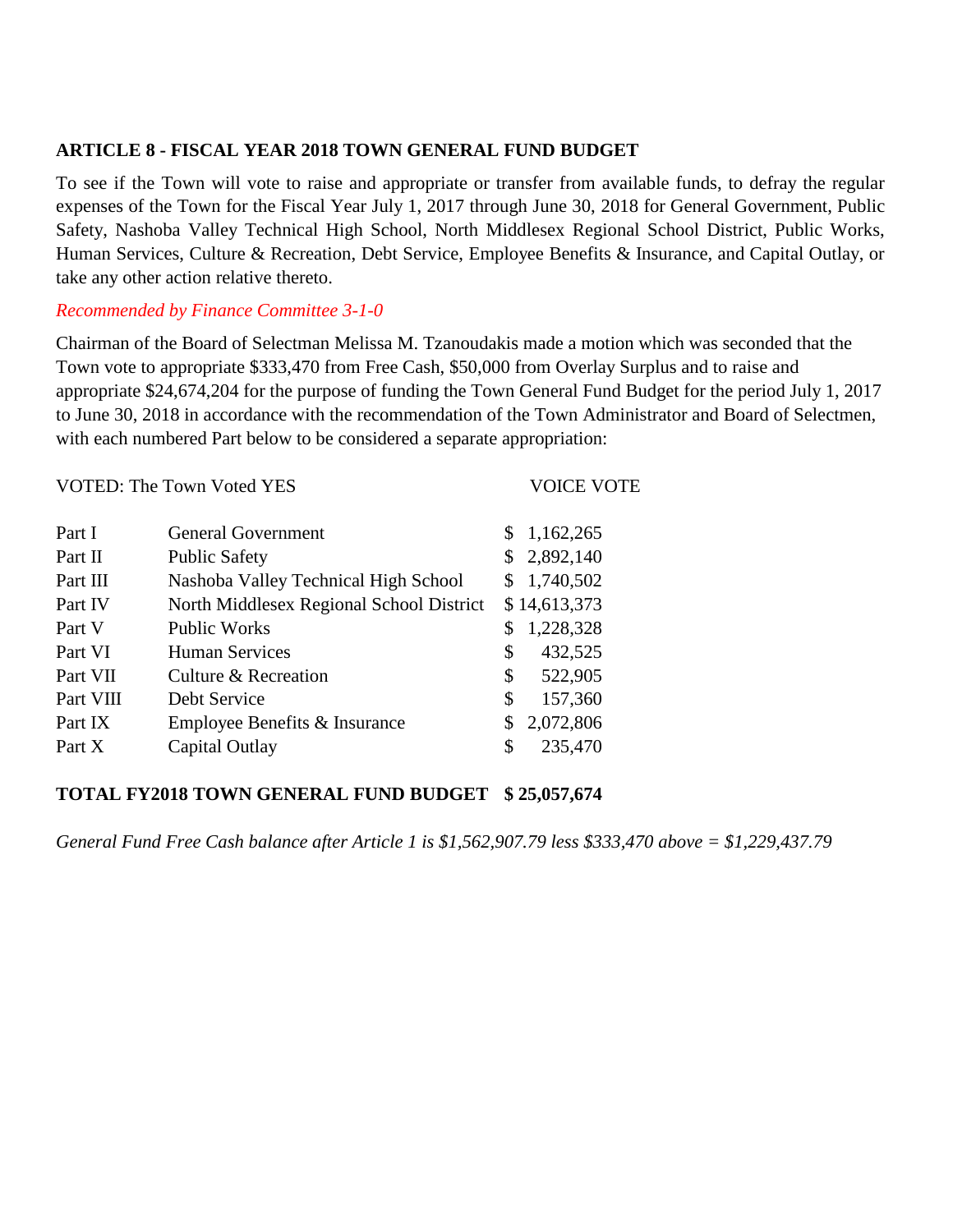# **ARTICLE 9 - FISCAL YEAR 2018 SEWER ENTERPRISE FUND**

To see if the Town will vote to raise and appropriate or transfer from available funds a sum of money to defray the regular expenses of the Sewer Enterprise Fund, in accordance, with the provisions of MA General Law Chapter 44, Section 53F1/2 for the Fiscal Year July 1, 2017 through June 30, 2018, or take any other action relative thereto.

# *Recommended by Finance Committee 4-0-0*

Public Works Board member William M. Kenison made a motion which was seconded that the Town vote to appropriate the following sums of money to operate the Sewer Enterprise Fund for the period July 1, 2017 to June 30, 2018 with \$2,287,300 appropriated from Enterprise Fund revenues and \$111,438 appropriated in the General Fund operating budget:

VOTED: The Town Voted YES UNANIMOUS VOTE

# **REVENUES**

| <b>User Charges</b>               |              | \$1,947,729 |
|-----------------------------------|--------------|-------------|
| <b>Connection Fees</b>            | <sup>S</sup> | 150,000     |
| <b>Other Departmental Revenue</b> | S.           | 12,000      |
| <b>Retained Earnings</b>          | \$.          | $-()$ -     |
| <b>Betterments</b>                | \$.          | 279,009     |
| <b>Investment</b> Income          | S.           | 10,000      |

| <b>TOTAL REVENUE</b> | .398,738 |
|----------------------|----------|
|                      |          |

# **EXPENSES**

| Salary & Wages                     |    | 609,615     |
|------------------------------------|----|-------------|
| <b>Expenses</b>                    | \$ | 442,500     |
| Capital Outlay                     | S  | 125,000     |
| Debt Service                       | S  | 832,939     |
| Employee Benefits & Insurance      | S  | 244,246     |
| <b>General Liability Insurance</b> | \$ | 33,000      |
| <b>Reserve Fund</b>                | \$ | $-0-$       |
| <b>SUBTOTAL</b>                    |    | \$2,287,300 |
|                                    |    |             |

# **Indirect**

| Shared Employees – Town Engineer      |     | \$47,686 |
|---------------------------------------|-----|----------|
| Shared Employees – Town Administrator | - S | 11,425   |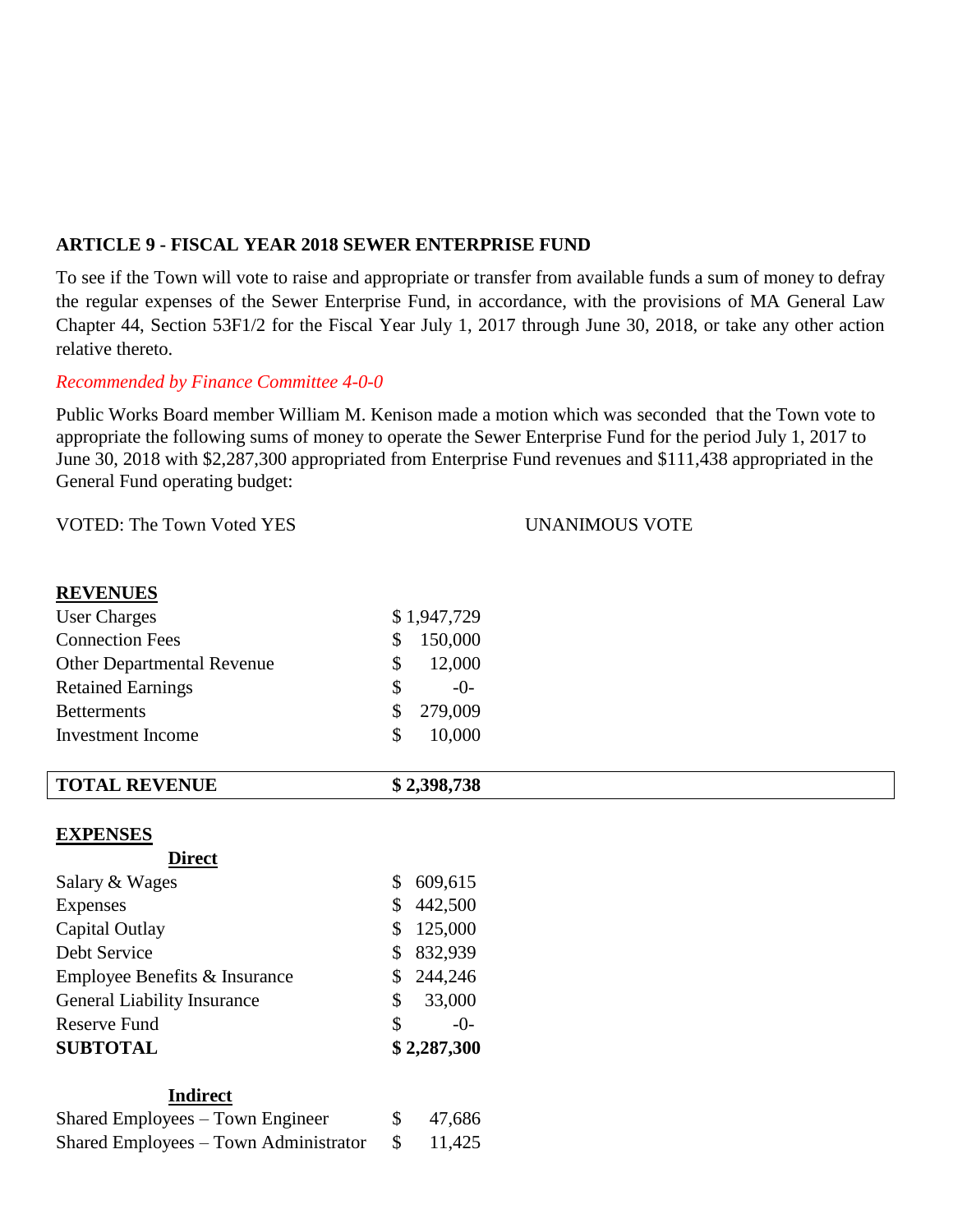| <b>TOTAL EXPENSES</b>                  |    | \$2,398,738 |  |  |
|----------------------------------------|----|-------------|--|--|
| <b>SUBTOTAL</b>                        |    | 111,438     |  |  |
| Other - Annual Audit of Town Books     |    | 1.992       |  |  |
| Shared Employees – Info System Tech    | \$ | 8,097       |  |  |
| Shared Employees - Treasurer/Collector | S  | 16,047      |  |  |
| Shared Employees – Assessors           |    | 11,882      |  |  |
| Shared Employees – Town Accountant     |    | 14,309      |  |  |
|                                        |    |             |  |  |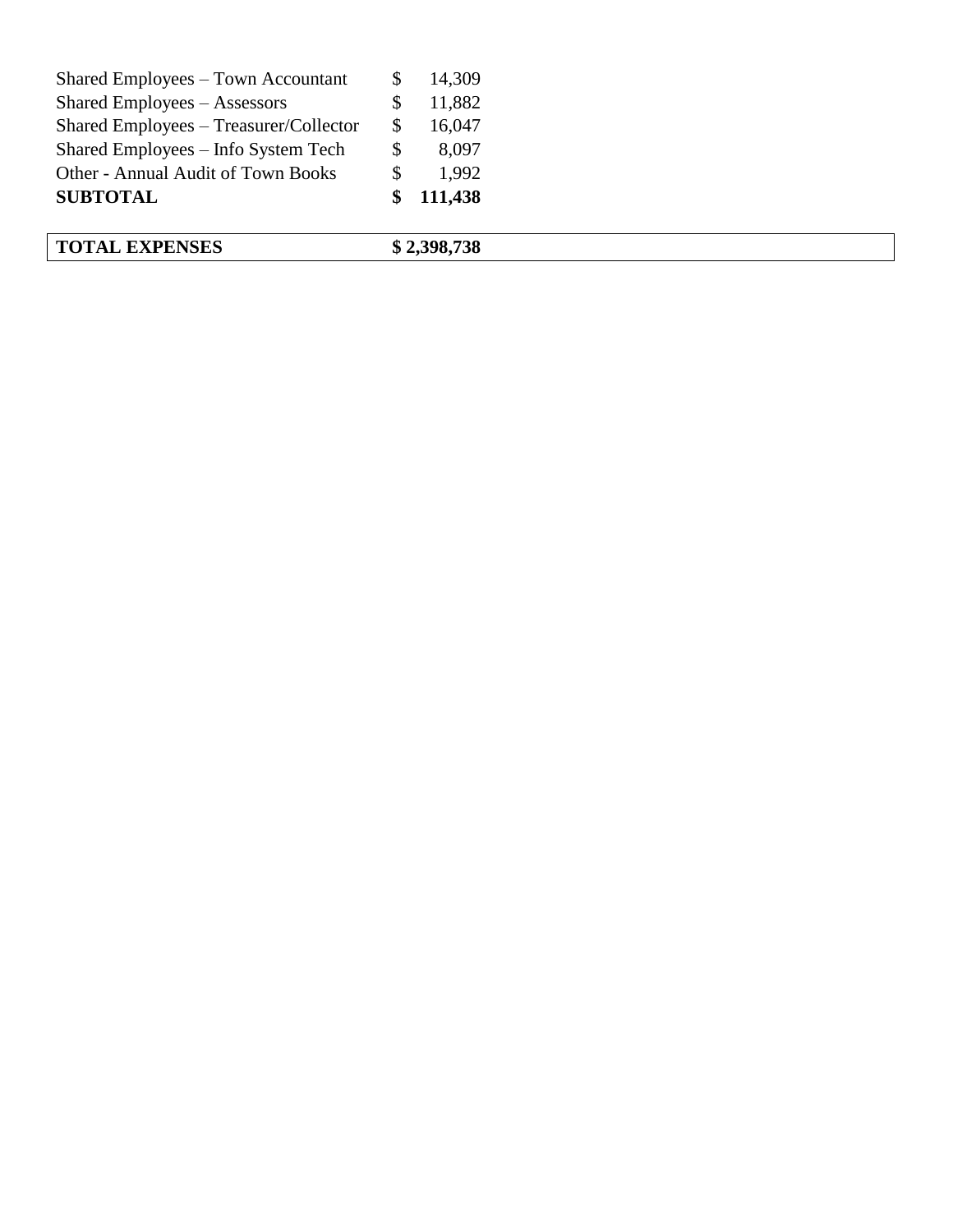# **ARTICLE 10 - FISCAL YEAR 2018 WATER ENTERPRISE FUND**

To see if the Town will vote to raise and appropriate or transfer from available funds a sum of money to defray the regular expenses of the Water Enterprise Fund, in accordance, with the provisions of MA General Law Chapter 44, Section 53F1/2 for the Fiscal Year July 1, 2017 through June 30, 2018, or take any other action relative thereto.

# *Recommended by Finance Committee 4-0-0*

Public Works Board member William M. Kenison made a motion which was seconded that the Town vote to appropriate the following sums of money to operate the Water Enterprise Fund for the period July 1, 2017 to June 30, 2018 with \$1,520,317 appropriated from Enterprise Fund revenues and \$94,375 appropriated in the General Fund operating budget:

VOTED: The Town Voted YES UNANIMOUS VOTE

| <b>REVENUES</b> |  |
|-----------------|--|
|                 |  |

| User Charges                      | \$1,459,000 |
|-----------------------------------|-------------|
| <b>Connection Fees</b>            | 60,000      |
| <b>Other Departmental Revenue</b> | 16,000      |
| <b>Retained Earnings</b>          | 73,692      |
| Investment Income                 | 6,000       |
|                                   |             |

| <b>TOTAL REVENUE</b>                   | \$1,614,692            |
|----------------------------------------|------------------------|
|                                        |                        |
| <b>EXPENSES</b>                        |                        |
| <b>Direct</b>                          |                        |
| Salary & Wages                         | \$<br>466,787          |
| Expenses                               | \$<br>482,200          |
| Capital Outlay                         | 125,000<br>\$          |
| Debt Service                           | \$<br>268,829          |
| Employee Benefits & Insurance          | 143,801<br>\$          |
| <b>General Liability Insurance</b>     | \$<br>33,700           |
| <b>SUBTOTAL</b>                        | \$1,520,317            |
|                                        |                        |
| <b>Indirect</b>                        |                        |
| Shared Employees – Town Engineer       | \$<br>47,686           |
| Shared Employees - Town Administrator  | $\mathbb{S}$<br>11,425 |
| Shared Employees – Town Accountant     | \$<br>9,642            |
| <b>Shared Employees - Assessors</b>    | \$<br>8,008            |
| Shared Employees – Treasurer/Collector | \$<br>10,814           |
| Shared Employees – Info System Tech    | \$<br>5,457            |

# Other - Annual Audit of Town Books \$ 1,343 **SUBTOTAL \$ 94,375 TOTAL EXPENSES \$ 1,614,692**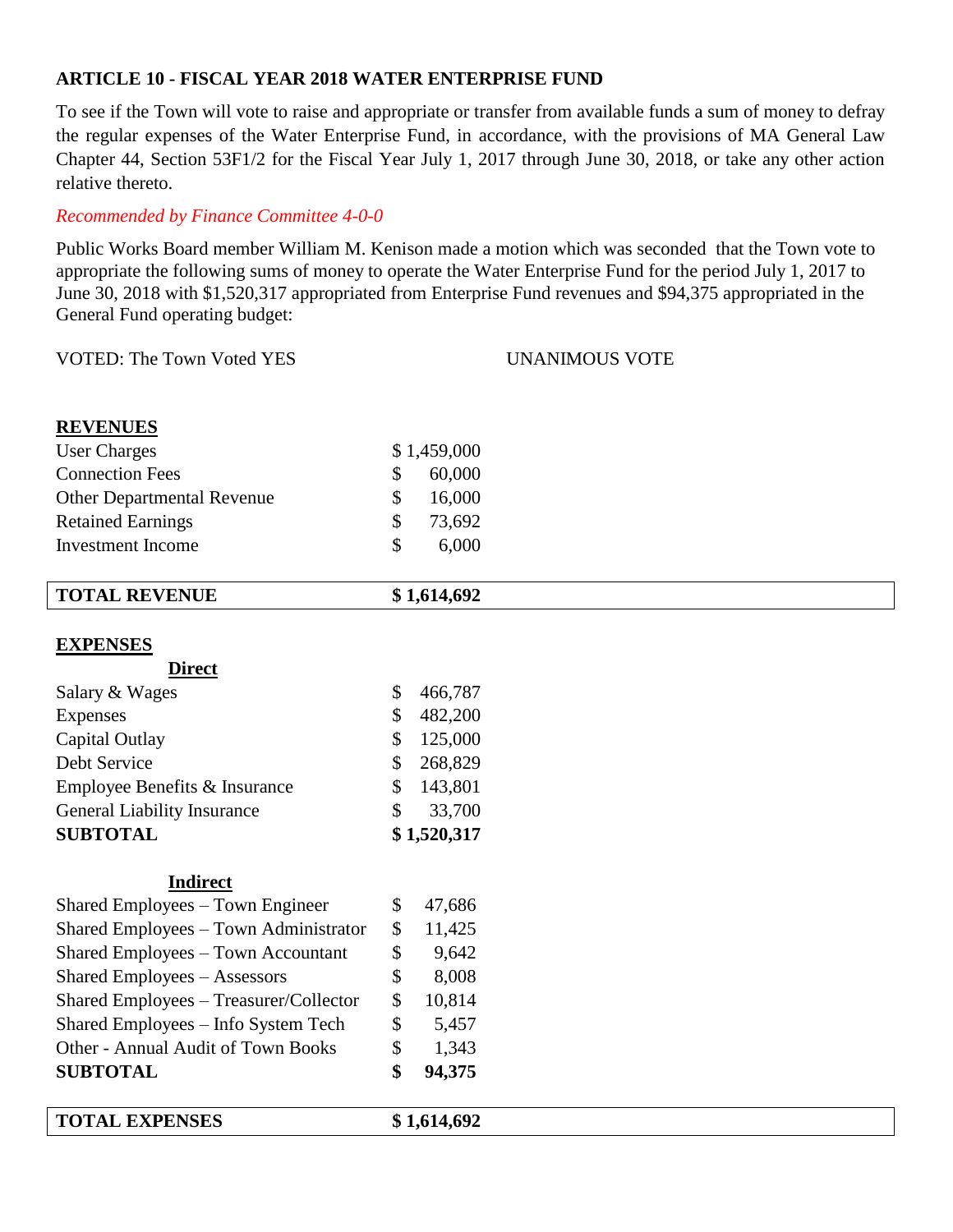# **ARTICLE 11 - FISCAL YEAR 2018 TRANSFER STATION ENTERPRISE FUND**

To see if the Town will vote to raise and appropriate or transfer from available funds a sum of money to defray the regular expenses of the Transfer Station Enterprise Fund, in accordance, with the provisions of MA General Law Chapter 44, Section 53F1/2 for the Fiscal Year July 1, 2017 through June 30, 2018, or take any other action relative thereto.

# *Recommended by Finance Committee 4-0-0*

Public Works Board member William M. Kenison made a motion which was seconded that the Town vote to appropriate the following sums of money to operate the Transfer Station Enterprise Fund for the period July 1, 2017 to June 30, 2018 with \$303,592 appropriated from Enterprise Fund revenues and \$39,013 appropriated in the General Fund operating budget:

| VOTED: The Town Voted YES                 |    |           | <b>UNANIMOUS VOTE</b> |
|-------------------------------------------|----|-----------|-----------------------|
| <b>REVENUES</b>                           |    |           |                       |
| <b>User Charges</b>                       |    | \$319,592 |                       |
| <b>Other Departmental Revenue</b>         | \$ | 5,700     |                       |
| <b>Retained Earnings</b>                  | \$ | 17,088    |                       |
| <b>Investment Income</b>                  | \$ | 225       |                       |
| <b>TOTAL REVENUE</b>                      |    | \$342,605 |                       |
|                                           |    |           |                       |
| <b>EXPENSES</b><br><b>Direct</b>          |    |           |                       |
| Salary & Wages                            | \$ | 112,627   |                       |
| Expenses                                  | S  | 131,450   |                       |
| Capital Outlay                            | \$ | $-0-$     |                       |
| Debt Service                              | \$ | $-0-$     |                       |
| Employee Benefits & Insurance             | \$ | 47,965    |                       |
| <b>General Liability Insurance</b>        | \$ | 11,550    |                       |
| <b>SUBTOTAL</b>                           |    | 303,592   |                       |
| <b>Indirect</b>                           |    |           |                       |
| Shared Employees - Town Engineer          | \$ | 14,182    |                       |
| Shared Employees - Highway Dept           | \$ | 14,848    |                       |
| Shared Employees - Town Administrator     | \$ | 2,948     |                       |
| <b>Shared Employees - Town Accountant</b> | \$ | 2,489     |                       |
| <b>Shared Employees - Assessors</b>       | \$ | $-0-$     |                       |
| Shared Employees - Treasurer/Collector    | \$ | 2,791     |                       |
| Shared Employees - Info System Tech       | \$ | 1,408     |                       |
| Other - Annual Audit of Town Books        | \$ | 347       |                       |
| <b>SUBTOTAL</b>                           | \$ | 39,013    |                       |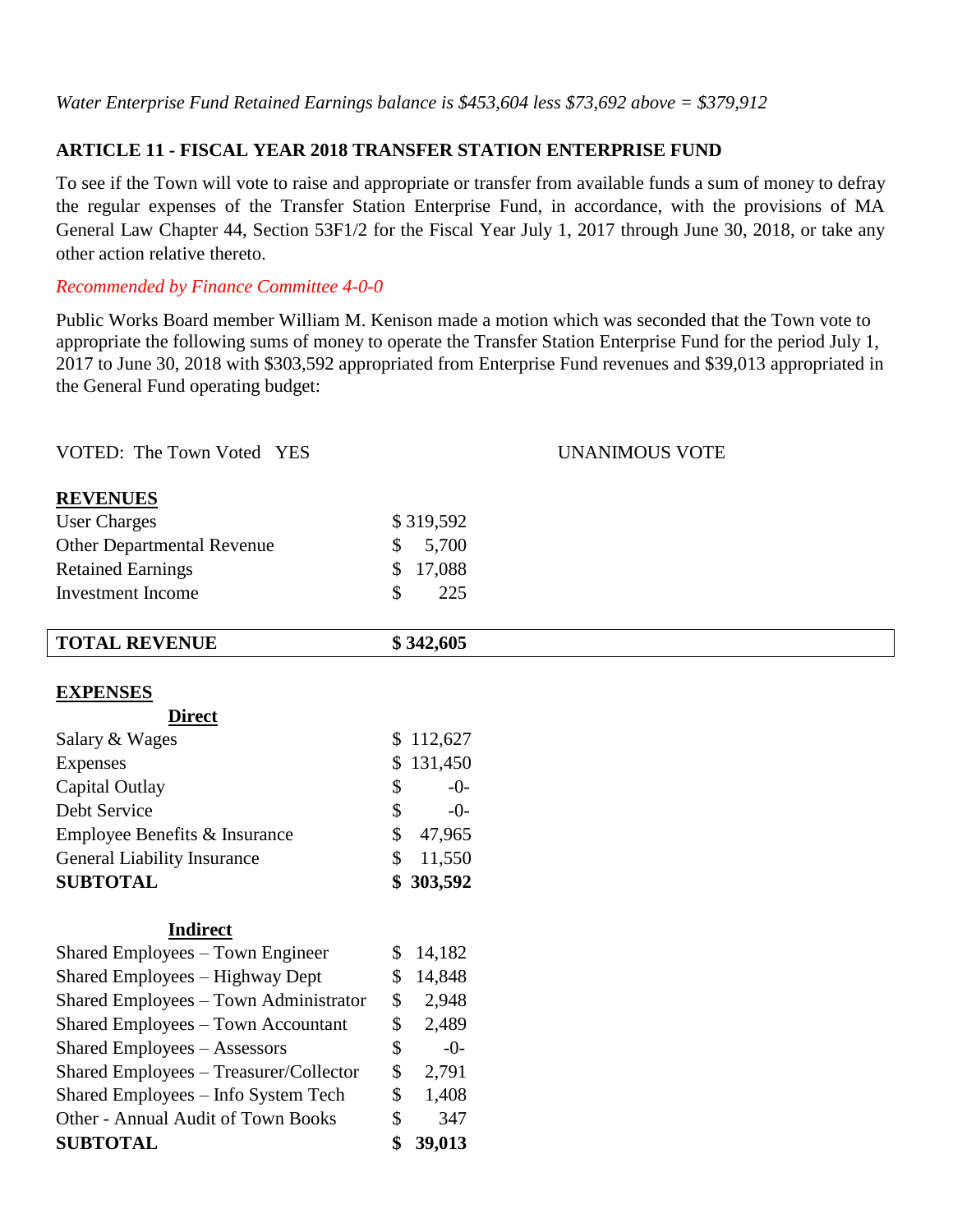*Transfer Station Enterprise Fund Retained Earnings balance is \$100,141 less \$17,088 above = \$83,053*

# **ARTICLE 12 - DEPARTMENTAL REVOLVING FUND BY-LAW/ORDINANCE G.L. c. 44, s53E1/2**

To see if the Town will vote, to amend the general by-laws/ordinances of the Town by adding a new section to establish and authorize revolving funds for use by certain Town departments, boards, committees, agencies or officers under MA General Law Chapter 44, Section 53E1/2, or take any other action relative thereto.

# *Recommended by Finance Committee 4-0-0*

Chairman of the Board of Selectman Melissa M. Tzanoudakis made a motion which was seconded that the Town vote to amend the general by-laws/ordinances of the Town by adding a new section to establish and authorize revolving funds for use by certain Town departments, boards, committees, agencies or officers under MA General Law Chapter 44, Section 53E1/2:

VOTED: The Town Voted YES UNANIMOUS VOTE

# DEPARTMENTAL REVOLVING FUNDS

- 1. Purpose. This by-law/ordinance establishes and authorizes revolving funds for use by town departments, boards, committees, agencies or officers in connection with the operation of programs or activities that generate fees, charges or other receipts to support all or some of the expenses of those programs or activities. These revolving funds are established under and governed by General Laws Chapter 44, s53E1/2.
- 2. Expenditure Limitations. A department or agency head, board, committee or officer may incur liabilities against and spend monies from a revolving fund established and authorized by this bylaw/ordinance without appropriation subject to the following limitations:
- A. Fringe benefits of full-time employees whose salaries or wages are paid from the fund shall also be paid from the fund.
- B. No liability shall be incurred in excess of the available balance of the fund.
- C. The total amount spent during a fiscal year shall not exceed the amount authorized by town meeting on or before July 1 of that fiscal year, or any increased amount of that authorization that is later approved during that fiscal year by the selectboard and finance committee.
- 3. Interest. Interest earned on monies credited to a revolving fund established by this by-law/ordinance shall be credited to the general fund.
- 4. Procedures and Reports. Except as provided in General Laws Chapter 44, s53E1/2 and this bylaw/ordinance, the laws, charter provisions, by-laws/ordinances, rules, regulations, policies or procedures that govern the receipt and custody of town monies and the expenditure and payment of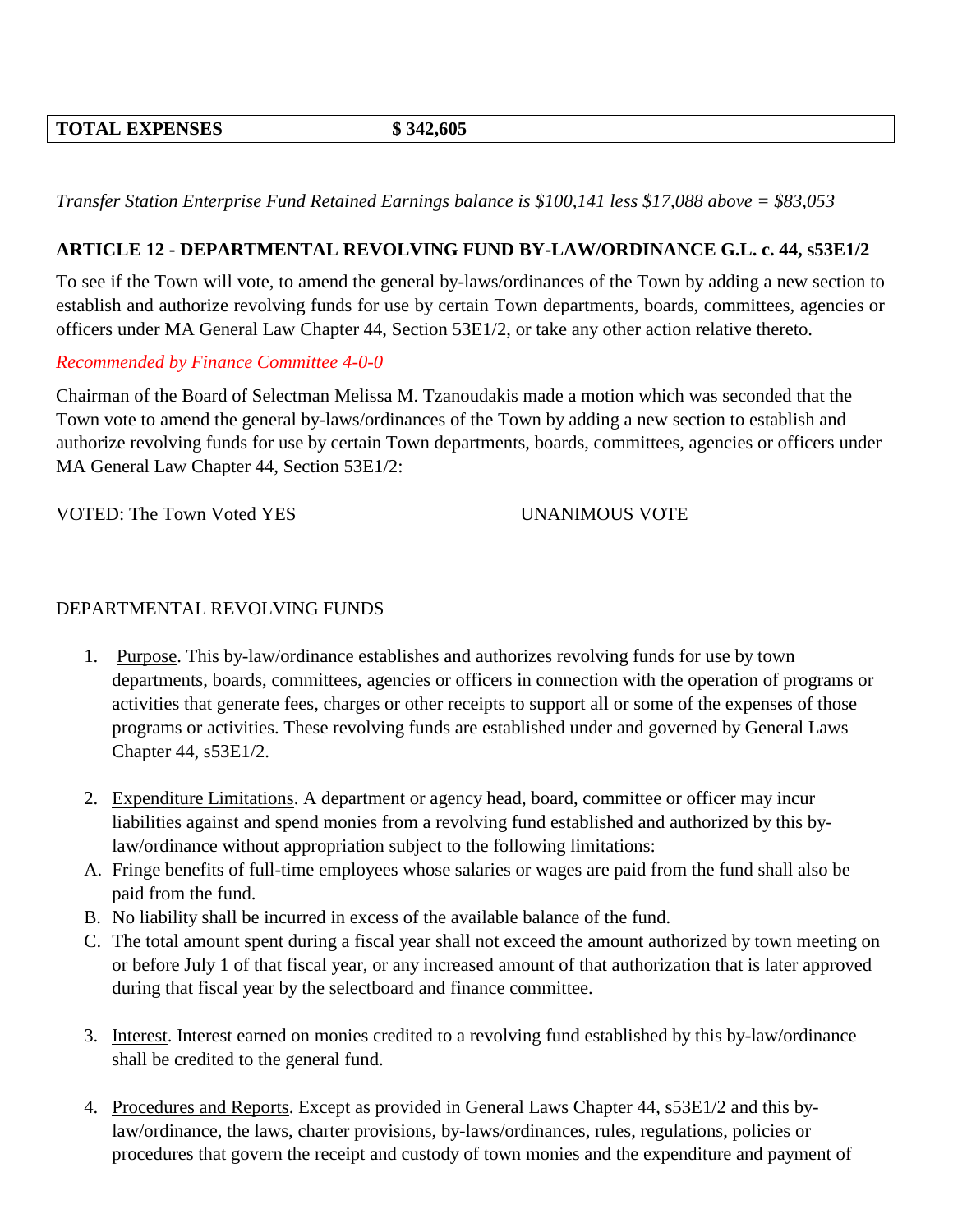town funds shall apply to the use of a revolving fund established and authorized by this bylaw/ordinance. The town accountant shall include a statement on the collections credited to each fund, the encumbrances and expenditures charged to the fund and the balance available for expenditure in the regular report the town accountant provides the department, board, committee, agency or officer on appropriations made for its use.

- 5. Authorized Revolving Funds. The Table establishes:
- A. Each revolving fund authorized for use by a town department, board, committee, agency or officer,
- B. The department or agency head, board, committee or officer authorized to spend from each fund,
- C. The fees, charges and other monies charged and received by the department, board, committee, agency or officer in connection with the program or activity for which the fund is established that shall be credited to each fund by the town accountant,
- D. The expenses of the program or activity for which each fund may be used,
- E. Any restrictions or conditions on expenditures from each fund;
- F. Any reporting or other requirements that apply to each fund, and
- G. The fiscal years each fund shall operate under this by-law/ordinance.

| A.               | <b>B.</b>         | C.             | D.          | E.                  | F.             | G.                 |
|------------------|-------------------|----------------|-------------|---------------------|----------------|--------------------|
| <b>Revolving</b> | <b>Authorized</b> | <b>Revenue</b> | Use of      | <b>Restrictions</b> | <b>Other</b>   | <b>Fiscal</b>      |
| <b>Fund</b>      | <b>To Spend</b>   | <b>Source</b>  | <b>Fund</b> | <b>On Fund</b>      | Requirements/  | <b>Years</b>       |
|                  |                   |                |             | <b>Expenses</b>     | <b>Reports</b> |                    |
| L.R.T.A.         | Council on        | L.R.T.A. Van   | Part-time   | Maximum             | None           | <b>Fiscal Year</b> |
| Van              | Aging             | Transportation | wages $\&$  | allowed by          |                | 2018 and           |
| Transport        | Director          | Revenue        | Operational | Annual              |                | subsequent         |
|                  |                   |                | Expenses    | Town                |                | years              |
|                  |                   |                |             | Meeting             |                |                    |
|                  |                   |                |             | Vote                |                |                    |
| Senior           | Council on        | Donations for  | Part-time   | Maximum             | None           | <b>Fiscal Year</b> |
| Center           | Aging             | Meals          | wages $\&$  | allowed by          |                | 2018 and           |
| Meals            | Director          |                | Operational | Annual              |                | subsequent         |
|                  |                   |                | Expenses    | Town                |                | years              |
|                  |                   |                |             | Meeting             |                |                    |
|                  |                   |                |             | Vote                |                |                    |
| Recreation       | Recreation        | Revenue from   | Part-time   | Maximum             | None           | <b>Fiscal Year</b> |
|                  | Director          | Recreation     | wages $\&$  | allowed by          |                | 2018 and           |
|                  |                   | Department     | Operational | Annual              |                | subsequent         |
|                  |                   | Activities     | Expenses    | Town                |                | years              |
|                  |                   |                |             | Meeting             |                |                    |
|                  |                   |                |             | Vote                |                |                    |

# **ARTICLE 13 - REVOLVING FUND REPORTS – MGL CHAPTER 44, SECTION 53E1/2**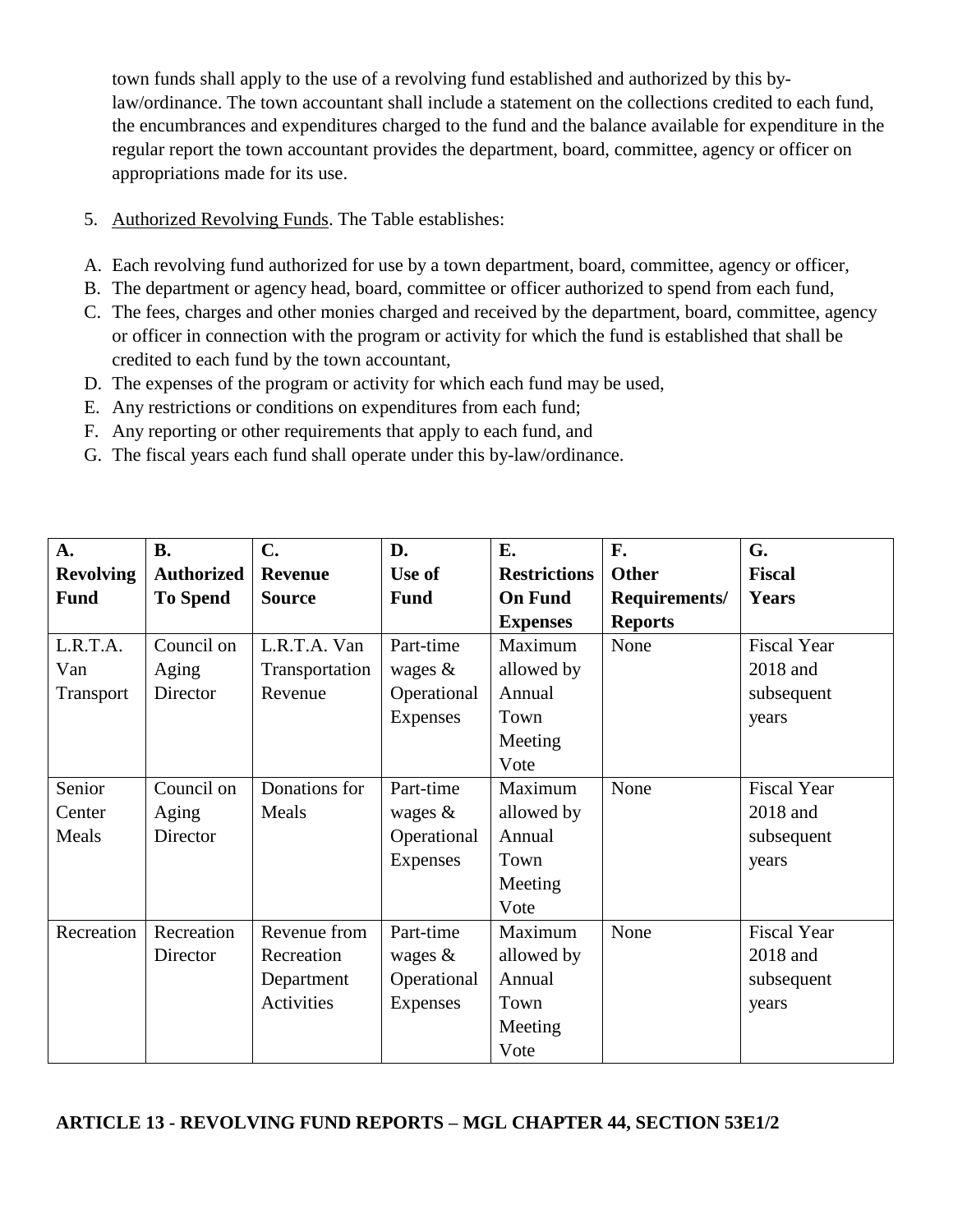To see if the Town will vote to accept the revolving fund reports in accordance with MA General Law Chapter 44, Section 53E1/2 or take any other action relative thereto.

# *Recommended by Finance Committee 4-0-0*

Selectman Roland P. Nutter made a motion which was seconded that the Town vote to accept the following revolving fund reports in accordance with MA General Law Chapter 44, Section 53E-1/2:

# VOTED: The Town Voted YES UNANIMOUS VOTE

# **COUNCIL ON AGING - L.R.T.A. VAN TRANSPORTATION REVOLVING FUND**

|                     | <b>Beginning Balance</b> | Receipts  | Expended     | <b>Ending Balance</b> |
|---------------------|--------------------------|-----------|--------------|-----------------------|
| FY2016              | .371.06                  | 25,128.55 | (24, 855.12) | 2,144.49              |
| $FY2017 - 6$ months | 2,144.49                 | 10,140.33 | (11,889.84)  | 394.98                |

# **COUNCIL ON AGING - SENIOR CENTER MEALS REVOLVING FUND**

|                     | <b>Beginning Balance</b> | Receipts  | Expended          | <b>Ending Balance</b> |
|---------------------|--------------------------|-----------|-------------------|-----------------------|
| FY2016              | 3,347.88                 | 24,403.32 | (20,959.74)<br>۰D | 6,791.46              |
| $FY2017 - 6$ months | 6,791.46                 | 12,442.52 | (10, 173.46)      | 9,060.52              |

# **RECREATION REVOLVING FUND**

|                     | <b>Beginning Balance</b> | Receipts  | Expended     | <b>Ending Balance</b> |
|---------------------|--------------------------|-----------|--------------|-----------------------|
| FY2016              | 19,506.63                | 79,084.64 | (61,601.77)  | 36,989.50             |
| $FY2017 - 6$ months | 36,989.50                | 31,103.50 | (36, 129.07) | 31,963.93             |

# **ARTICLE 14 - REVOLVING FUNDS – MGL CHAPTER 44, SECTION 53E1/2**

To see if the Town will vote, upon recommendation of the Board of Selectmen, to authorize revolving funds for certain Town departments under MA General Law Chapter 44, Section 53E1/2 for the Fiscal Year July 1, 2017 through June 30, 2018, or take any other action relative thereto.

*Recommended by Finance Committee 4-0-0*

Selectman Lisa M. Ferolito made a motion which was seconded that the Town vote to authorize the revolving funds listed below for certain Town departments under MA General Law Chapter 44, Section 53E1/2 for the period July 1, 2017 to June 30, 2018:

VOTED: The Town Voted YES UNANIMOUS VOTE

| <b>Revolving Fund</b> | <b>Authorized To</b><br><b>Spend</b> | <b>Revenue Source</b> | <b>Use of Fund</b> | <b>FY2018</b><br><b>Spending</b><br>Limit |
|-----------------------|--------------------------------------|-----------------------|--------------------|-------------------------------------------|
|-----------------------|--------------------------------------|-----------------------|--------------------|-------------------------------------------|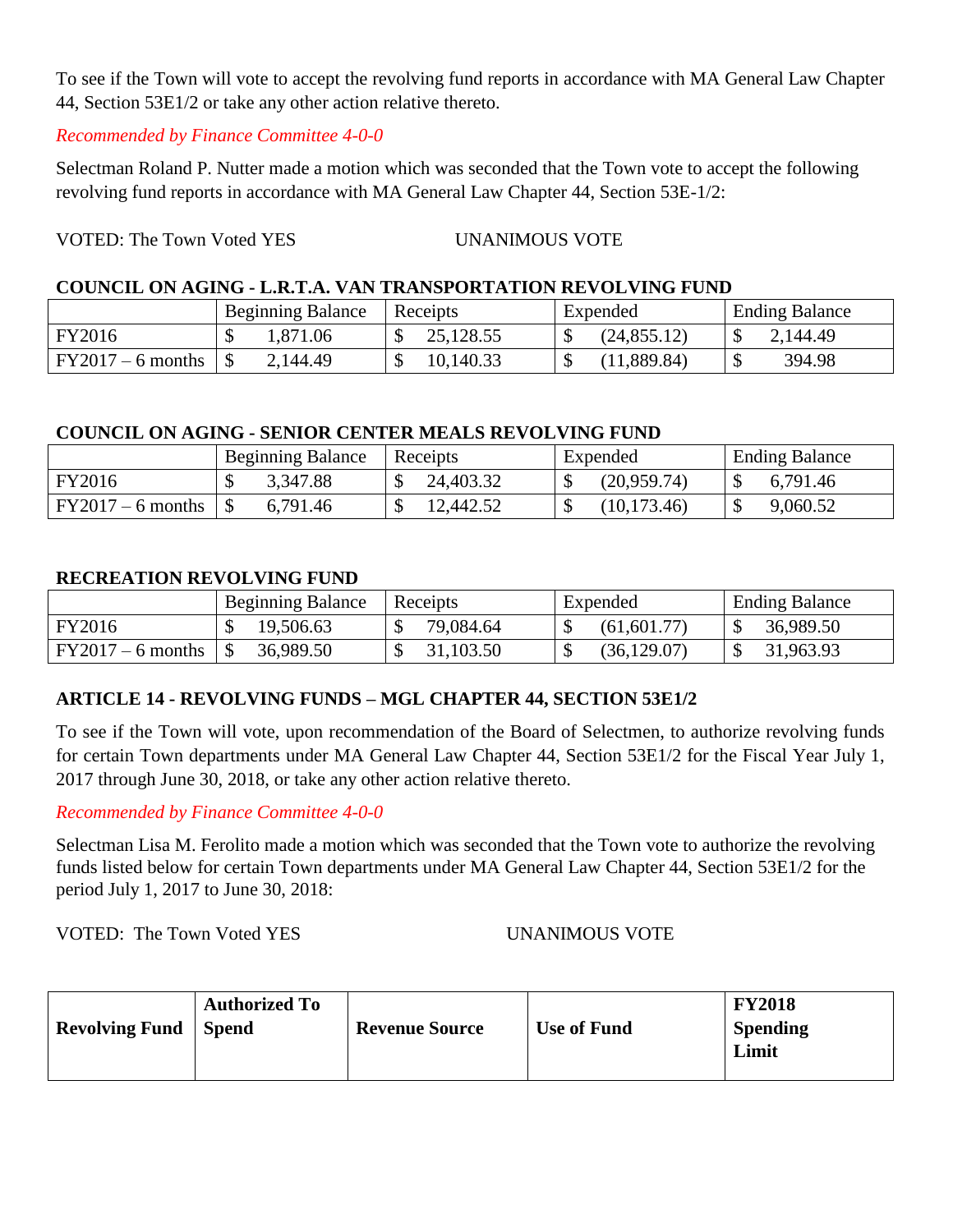| L.R.T.A. Van<br>Transportation | Council on Aging<br>Director | L.R.T.A. Van<br>Transportation<br>Revenue      | Part-time wages<br>& Operational<br>Expenses        | \$ | 35,000 |
|--------------------------------|------------------------------|------------------------------------------------|-----------------------------------------------------|----|--------|
| Senior Center<br>Meals         | Council on Aging<br>Director | Donations for<br>Meals                         | Part-time wages<br>& Operational<br>Expenses        | \$ | 25,000 |
| Recreation                     | Recreation<br>Director       | Revenue from<br>Recreation Dept.<br>Activities | Part-time wages $\&$<br><b>Operational Expenses</b> | S  | 80,000 |

# **ARTICLE 15 – CODE AMENDMENT – REDUCTION OF FINANCE COMMITTEE MEMBERS FROM SEVEN (7) MEMBERS TO FIVE (5) MEMBERS**

By: Finance Committee

To determine if the Town will vote to amend Chapter 6, Article IX § 6-11 and § 6-12 of the Code of the Town of Pepperell by reducing the membership from seven (7) voters to five (5) voters and providing that the terms of three (3) of the members shall expire in one (1) year and two (2) of the members shall expire in the alternate years. Said sections to read as follows:

§ 6-11. Membership. The Finance Committee shall consist of five (5) voters of the town appointed by the Board of Selectmen. Members shall serve without compensation and shall hold no other office, elected or appointed, within the town excluding appointments to the Capital Program Committee and Personnel Board.

§ 6-12. Terms. [Amended 4-19-1988 ATM, Art. 15]

Members shall be appointed to two-year terms in such a way that three (3) appointments shall expire in one (1) year and two (2) appointments shall expire in the alternate years.

Or to take any other action relative thereto.

*Recommended by Finance Committee 4-0-0*

*2/3 VOTE REQUIRED.*

Finance Committee member John F. Ladik made a motion which was seconded that the Town vote to amend Chapter 6, Article IX  $\S$  6-11 and  $\S$  6-12 of the Code of the Town of Pepperell by reducing the membership from seven (7) voters to five (5) voters and providing that the terms of three (3) of the members shall expire in one (1) year and two (2) of the members shall expire in the alternate years. Said sections to read as printed in the official warrant of this Annual Town Meeting.

VOTED: The Town Voted YES 199 NO 16

Two Thirds Vote Required and Received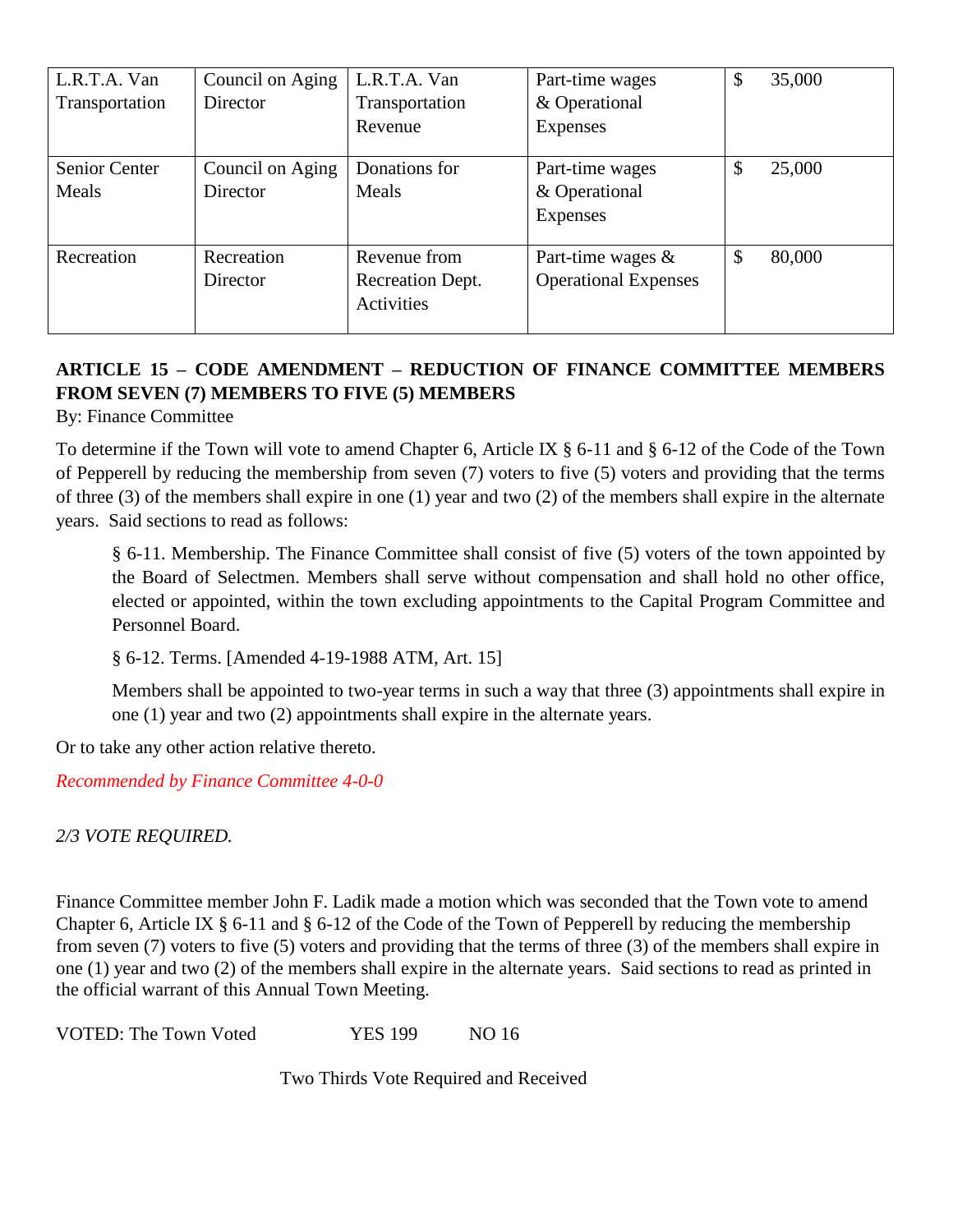# **ARTICLE 16 – VARNUM BROOK ELEMENTARY SCHOOL MSBA AIDED PROJECTS**

By: North Middlesex Regional School District School Committee

To see if the Town will approve the \$8,977,987 borrowing authorized by the North Middlesex Regional School District, for the purpose of paying costs of the Varnum Brook Elementary School roof, window and HVAC replacement project, located at 10 Hollis Street, Pepperell, Massachusetts, including the payment of all costs incidental or related thereto (the "Project"), which proposed repair project would materially extend the useful life of the school and preserve an asset that otherwise is capable of supporting the required educational program, and for which the District may be eligible for a school construction grant from the Massachusetts School Building Authority ("MSBA"), said amount to be expended at the direction of the School Building Committee. The MSBA's grant program is a non-entitlement, discretionary program based on need, as determined by the MSBA, and any Project costs the District incurs in excess of any grant approved by and received from the MSBA shall be the sole responsibility of the District and its member municipalities. Any grant that the District may receive from the MSBA for the Project shall not exceed the lesser of (1) fifty-seven and eleven hundredths percent (57.11%) of eligible, approved project costs, as determined by the MSBA, or (2) the total maximum grant amount determined by the MSBA.

# *Recommended by Finance Committee 4-0-0*

School Committee Member Lisa M. Martin made a motion which was seconded that the Town hereby approves the \$8,977,987 borrowing authorized by the North Middlesex Regional School District, for the purpose of paying costs of the Varnum Brook Elementary School roof, window and HVAC replacement project, located at 10 Hollis Street, Pepperell, Massachusetts, including the payment of all costs incidental or related thereto (the "Project"), which proposed repair project would materially extend the useful life of the school and preserve an asset that otherwise is capable of supporting the required educational program, and for which the District may be eligible for a school construction grant from the Massachusetts School Building Authority ("MSBA"), said amount to be expended at the direction of the School Building Committee; that the Town acknowledges that the MSBA's grant program is a non-entitlement, discretionary program based on need, as determined by the MSBA, and any Project costs the District incurs in excess of any grant approved by and received from the MSBA shall be the sole responsibility of the District and its member municipalities; provided further that any grant that District may receive from the MSBA for the Project shall not exceed the lesser of (1) fifty-seven and eleven hundredths percent (57.11%) of eligible, approved project costs, as determined by the MSBA, or (2) the total maximum grant amount determined by the MSBA; provided that the approval of the District's borrowing by this vote shall be subject to and contingent upon an affirmative vote of the Town to exempt its allocable share of the amounts required for the payment of interest and principal on said borrowing from the limitations on taxes imposed by M.G.L. 59, Section 21C (Proposition 2 ½); and that the amount of borrowing authorized by the District shall be reduced by any grant amount set forth in the Project Funding Agreement that may be executed between the District and the MSBA.

VOTED: The Town Voted YES 211 NO 3

Two Thirds Vote Required and Received

# **ARTICLE 17 – SQUANNACOOK EARLY CHILDHOOD CENTER PROJECT**

By: North Middlesex Regional School District School Committee

To see if the Town will approve the \$4,570,277 borrowing authorized by the North Middlesex Regional School District, for the purpose of paying costs of roofing, siding, HVAC and interior repairs at the Squannacook Early Childhood Center, located at 66 Brookline Road Townsend, Massachusetts, including the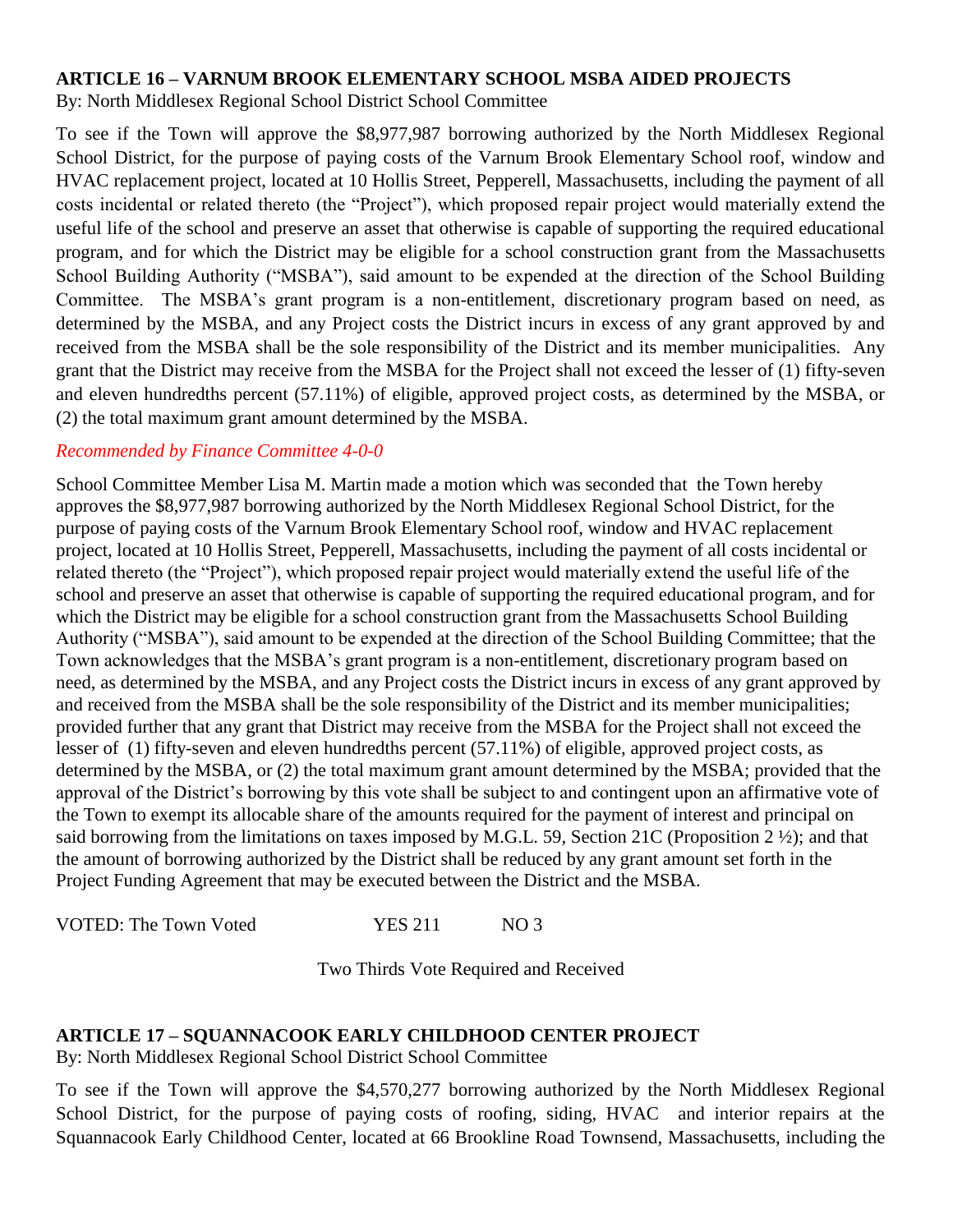payment of all costs incidental or related thereto (the "Project"), which proposed repair project would materially extend the useful life of the school and preserve an asset that otherwise is capable of supporting the required educational program, and for which the District may be eligible for a school construction grant from the Massachusetts School Building Authority ("MSBA"), said amount to be expended at the direction of the School Building Committee. The MSBA's grant program is a non-entitlement, discretionary program based on need, as determined by the MSBA, and any Project costs the District incurs in excess of any grant approved by and received from the MSBA shall be the sole responsibility of the District and its member municipalities. Any grant that the District may receive from the MSBA for the Project shall not exceed the lesser of (1) fiftyseven and eleven hundredths percent (57.11%) of eligible, approved project costs, as determined by the MSBA, or (2) the total maximum grant amount determined by the MSBA; or take any other action relative thereto.

## *Recommended by Finance Committee 4-0-0*

School Committee member Lisa M. Martin made a motion which was seconded that the Town hereby approves the \$4,570,277 borrowing authorized by the North Middlesex Regional School District, for the purpose of paying costs of roofing, siding, HVAC and interior repairs at the Squannacook Early Childhood Center, located at 66 Brookline Road Townsend, Massachusetts , including the payment of all costs incidental or related thereto (the "Project"), which proposed repair project would materially extend the useful life of the school and preserve an asset that otherwise is capable of supporting the required educational program, and for which the District may be eligible for a school construction grant from the Massachusetts School Building Authority ("MSBA"), said amount to be expended at the direction of the School Building Committee; that the Town acknowledges that the MSBA's grant program is a non-entitlement, discretionary program based on need, as determined by the MSBA, and any Project costs the District incurs in excess of any grant approved by and received from the MSBA shall be the sole responsibility of the District and its member municipalities; provided further that any grant that District may receive from the MSBA for the Project shall not exceed the lesser of (1) fifty-seven and eleven hundredths percent (57.11%) of eligible, approved project costs, as determined by the MSBA, or (2) the total maximum grant amount determined by the MSBA; provided that the approval of the District's borrowing by this vote shall be subject to and contingent upon an affirmative vote of the Town to exempt its allocable share of the amounts required for the payment of interest and principal on said borrowing from the limitations on taxes imposed by M.G.L. 59, Section 21C (Proposition 2 ½); and that the amount of borrowing authorized by the District shall be reduced by any grant amount set forth in the Project Funding Agreement that may be executed between the District and the MSBA.

VOTED: The Town Voted YES UNANIMOUS VOTE

# **ARTICLE 18 – HAWTHORNE BROOK MIDDLE SCHOOL PROJECT**

By: North Middlesex Regional School District School Committee

To see if the Town will approve the \$4,109,125 borrowing authorized by the North Middlesex Regional School District, for the purpose of paying costs of a window, door, minor structural repairs and leaks and HVAC replacement project at Hawthorne Brook Middle School, located at 64 Brookline Road, Townsend, Massachusetts, including the payment of all costs incidental or related thereto (the "Project"), which proposed repair project would materially extend the useful life of the school and preserve an asset that otherwise is capable of supporting the required educational program, and for which the District may be eligible for a school construction grant from the Massachusetts School Building Authority ("MSBA"), said amount to be expended at the direction of the School Building Committee. The MSBA's grant program is a non-entitlement, discretionary program based on need, as determined by the MSBA, and any Project costs the District incurs in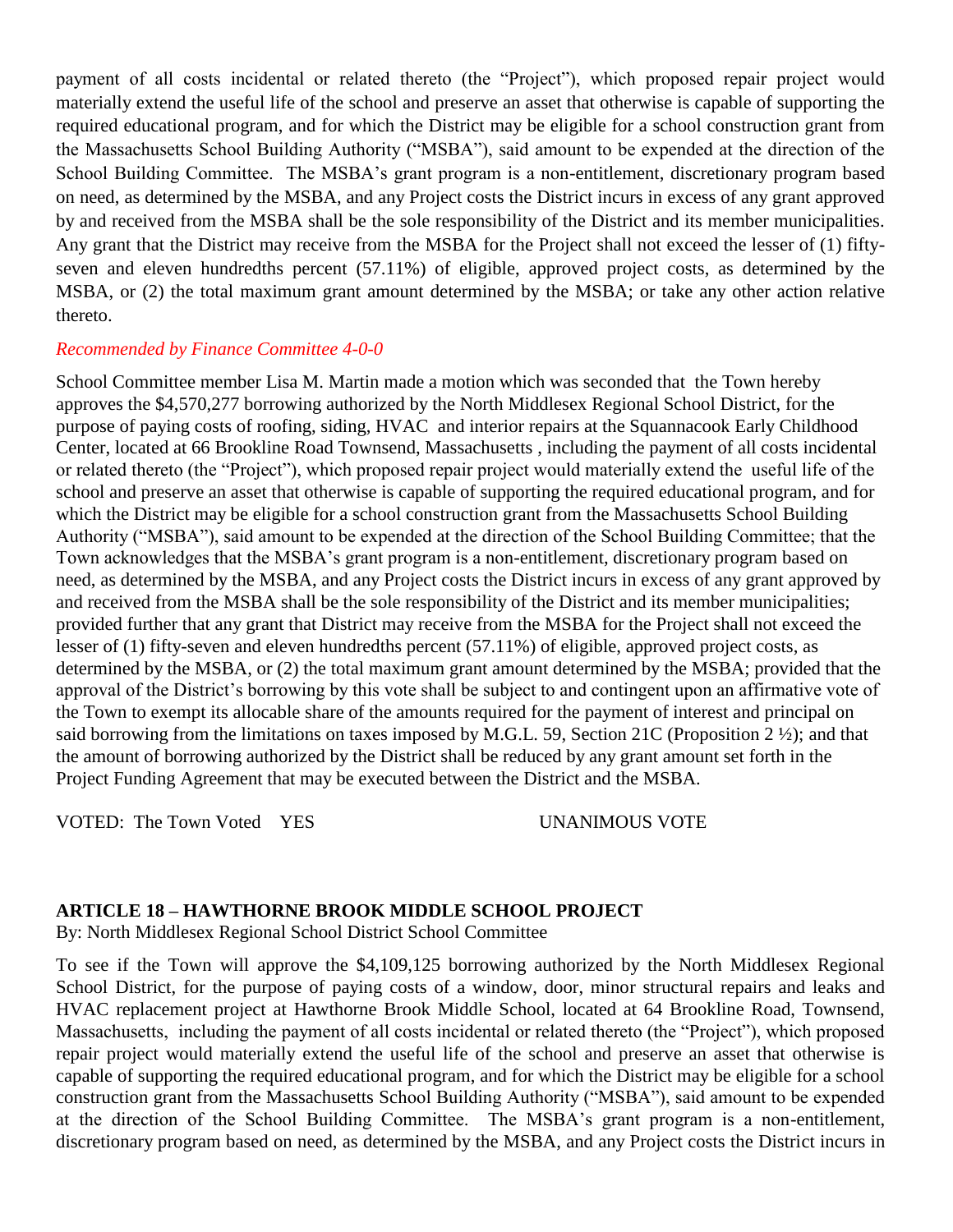excess of any grant approved by and received from the MSBA shall be the sole responsibility of the District and its member municipalities. Any grant that the District may receive from the MSBA for the Project shall not exceed the lesser of (1) fifty-seven and eleven hundredths percent (57.11%) of eligible, approved project costs, as determined by the MSBA, or (2) the total maximum grant amount determined by the MSBA; or take any other action relative thereto.

# *Finance Committee recommendation to be given at Town Meeting.*

School Committee Member Ann Adams made a motion which was seconded that the Town hereby approves the \$4,109,125 borrowing authorized by the North Middlesex Regional School District, for the purpose of paying costs of a window, door, minor structural repairs and leaks and HVAC replacement project at Hawthorne Brook Middle School, located at 64 Brookline Road, Townsend, Massachusetts, including the payment of all costs incidental or related thereto (the "Project"), which proposed repair project would materially extend the useful life of the school and preserve an asset that otherwise is capable of supporting the required educational program, and for which the District may be eligible for a school construction grant from the Massachusetts School Building Authority ("MSBA"), said amount to be expended at the direction of the School Building Committee; that the Town acknowledges that the MSBA's grant program is a nonentitlement, discretionary program based on need, as determined by the MSBA, and any Project costs the District incurs in excess of any grant approved by and received from the MSBA shall be the sole responsibility of the District and its member municipalities; provided further that any grant that District may receive from the MSBA for the Project shall not exceed the lesser of (1) fifty seven and eleven tenths percent (57.11%) of eligible, approved project costs, as determined by the MSBA, or (2) the total maximum grant amount determined by the MSBA; provided that the approval of the District's borrowing by this vote shall be subject to and contingent upon an affirmative vote of the Town to exempt its allocable share of the amounts required for the payment of interest and principal on said borrowing from the limitations on taxes imposed by M.G.L. Chapter 59, Section 21C (Proposition 2 ½); and that the amount of borrowing authorized by the District shall be reduced by any grant amount set forth in the Project Funding Agreement that may be executed between the District and the MSBA.

VOTED: The Town Voted YES UNANAMIOUS VOTE

# **ARTICLE19 – NORTH MIDDLESEX REGIONAL HIGH SCHOOL MAINTENANCE GARAGE FACILITY**

By: North Middlesex Regional School District School Committee

To see if the Town will vote to approve the borrowing by the North Middlesex Regional School District (the "District") of \$210,000 a portion of the amount originally authorized to be borrowed to pay costs of the District's High School Project (the "Project"), which amount is no longer needed to complete the Project, to pay costs of designing and renovating an existing maintenance garage facility located on the site of the Project, including the payment of all costs incidental and related thereto. The costs of this additional Project element are the sole responsibility of the District and are not eligible for reimbursement from the MSBA.

# *Recommended by Finance Committee 4-0-0*

School Committee Member Anne K. Adams made a motion which was seconded that the Town hereby approves the borrowing by the North Middlesex Regional School District (the "District") of \$210,000 a portion of the amount originally authorized to be borrowed to pay costs of the District's High School Project (the "Project"), which amount is no longer needed to complete the Project, to pay costs of designing and renovating an existing maintenance garage facility located on the site of the Project, including the payment of